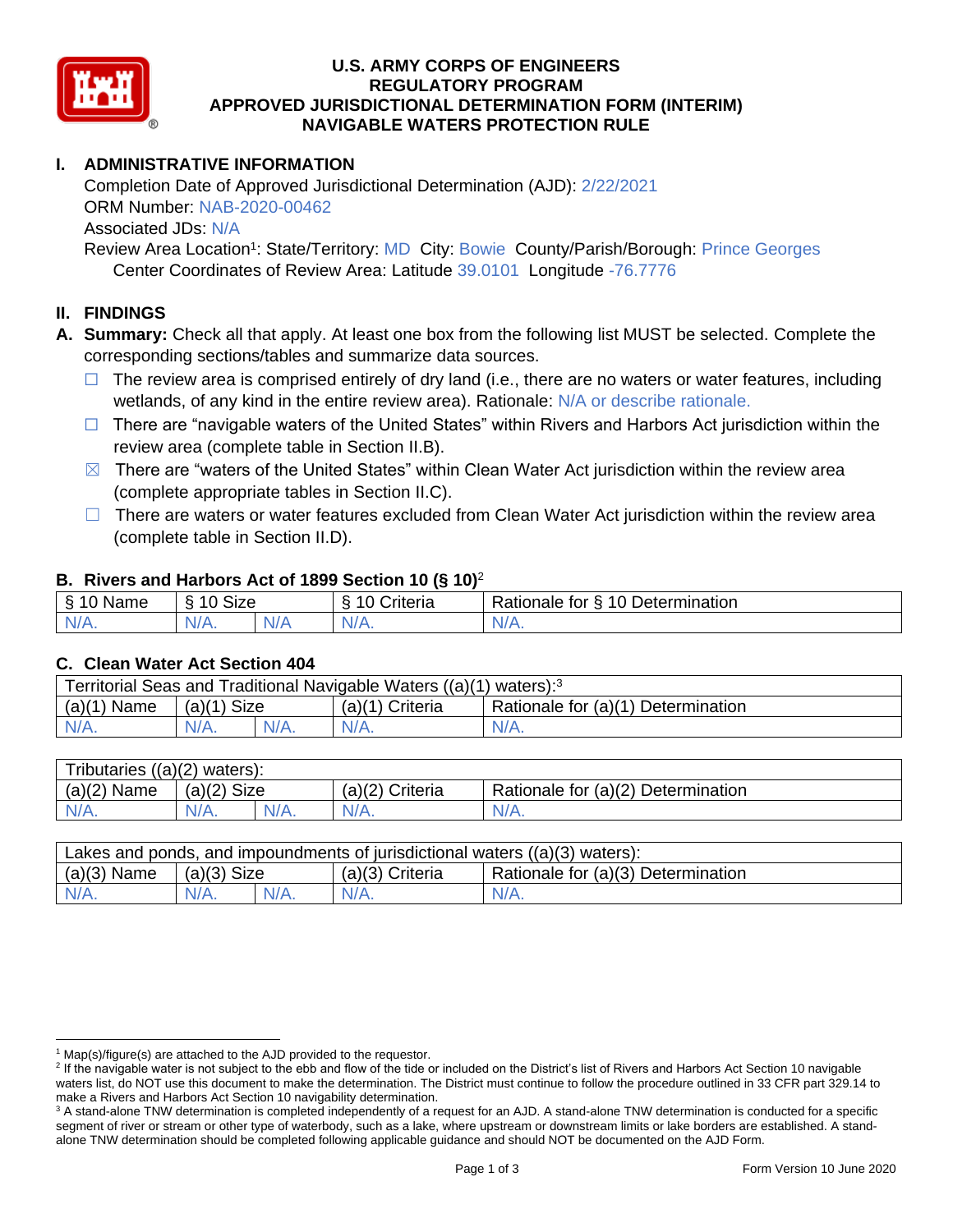

### **U.S. ARMY CORPS OF ENGINEERS REGULATORY PROGRAM APPROVED JURISDICTIONAL DETERMINATION FORM (INTERIM) NAVIGABLE WATERS PROTECTION RULE**

| Adjacent wetlands ((a)(4) waters):     |                     |                  |                                                            |                                                                                                                                                                                                                                                                                                                                                                                                                                                                                                                                                                                                                                                                                                                                                                                   |  |
|----------------------------------------|---------------------|------------------|------------------------------------------------------------|-----------------------------------------------------------------------------------------------------------------------------------------------------------------------------------------------------------------------------------------------------------------------------------------------------------------------------------------------------------------------------------------------------------------------------------------------------------------------------------------------------------------------------------------------------------------------------------------------------------------------------------------------------------------------------------------------------------------------------------------------------------------------------------|--|
| $(a)(4)$ Name                          | $(a)(4)$ Size       |                  | (a)(4) Criteria                                            | Rationale for (a)(4) Determination                                                                                                                                                                                                                                                                                                                                                                                                                                                                                                                                                                                                                                                                                                                                                |  |
| WA <sub>1</sub> and<br>WA <sub>2</sub> | 0.37<br>and<br>0.01 | $\text{acre}(s)$ | $(a)(4)$ Wetland<br>abuts an $(a)(1)$ -<br>$(a)(3)$ water. | On 15 December 2020, the Corps participated in a<br>site visit to verify the delineation report. The soils<br>met the A11- Depleted Below Dark Surface and F3-<br>Depleted Matrix indicator. The vegetation was<br>determined hydrophytic through the dominance test,<br>and hydrology was satisfied with standing water, a<br>high water table just below the surface $(< 4$ inches),<br>water stained leaves, and the C-4 test. During the<br>site visit, the Corps documented braided channels<br>with intermittently flowing water directly abutting the<br>wetland in the area of review. The intermittent<br>stream flows under the metro railway connecting to<br>the Patuxent River. The wetland met all three<br>parameters and directly abuts the unnamed<br>tributary. |  |

## **D. Excluded Waters or Features**

| <b>Excluded waters</b><br>$(h)/4$ $2)$<br>((b)(1))<br>- |                   |         |                        |                                              |
|---------------------------------------------------------|-------------------|---------|------------------------|----------------------------------------------|
| Exclusion<br>Name                                       | Size<br>Exclusion |         | Exclusion <sup>5</sup> | <b>Rationale for Exclusion Determination</b> |
| IV/A.                                                   | N/A.              | $N/A$ . | $N/A$ .                | $N/A$ .                                      |

## **III. SUPPORTING INFORMATION**

**A. Select/enter all resources** that were used to aid in this determination and attach data/maps to this document and/or references/citations in the administrative record, as appropriate.

☒ Information submitted by, or on behalf of, the applicant/consultant: Wetland Studies and Solutions, Inc. dated 25 November 2020.

This information is sufficient for purposes of this AJD. Rationale: N/A.

- $\Box$  Data sheets prepared by the Corps:  $N/A$ .
- ☒ Photographs: Other: Ground photographs taken 12 October 2020 by Wetland Studies and Solutions,

Inc. and photographs taken by the Corps on 15 December 2020.

- ☒ Corps site visit(s) conducted on: 15 December 2020
- ☐ Previous Jurisdictional Determinations (AJDs or PJDs): N/A.
- ☐ Antecedent Precipitation Tool: *provide detailed discussion in Section III.B*.
- ☒ USDA NRCS Soil Survey: Online Web Soil Survey
- ☒ USFWS NWI maps: NWI online wetland mapper
- $\Box$  USGS topographic maps: N/A.

#### **Other data sources used to aid in this determination:**

<sup>4</sup> Some excluded waters, such as (b)(2) and (b)(4), may not be specifically identified on the AJD form unless a requestor specifically asks a Corps district to do so. Corps districts may, in case-by-case instances, choose to identify some or all of these waters within the review area.

 $5$  Because of the broad nature of the (b)(1) exclusion and in an effort to collect data on specific types of waters that would be covered by the (b)(1) exclusion, four sub-categories of (b)(1) exclusions were administratively created for the purposes of the AJD Form. These four sub-categories are not new exclusions, but are simply administrative distinctions and remain (b)(1) exclusions as defined by the NWPR.